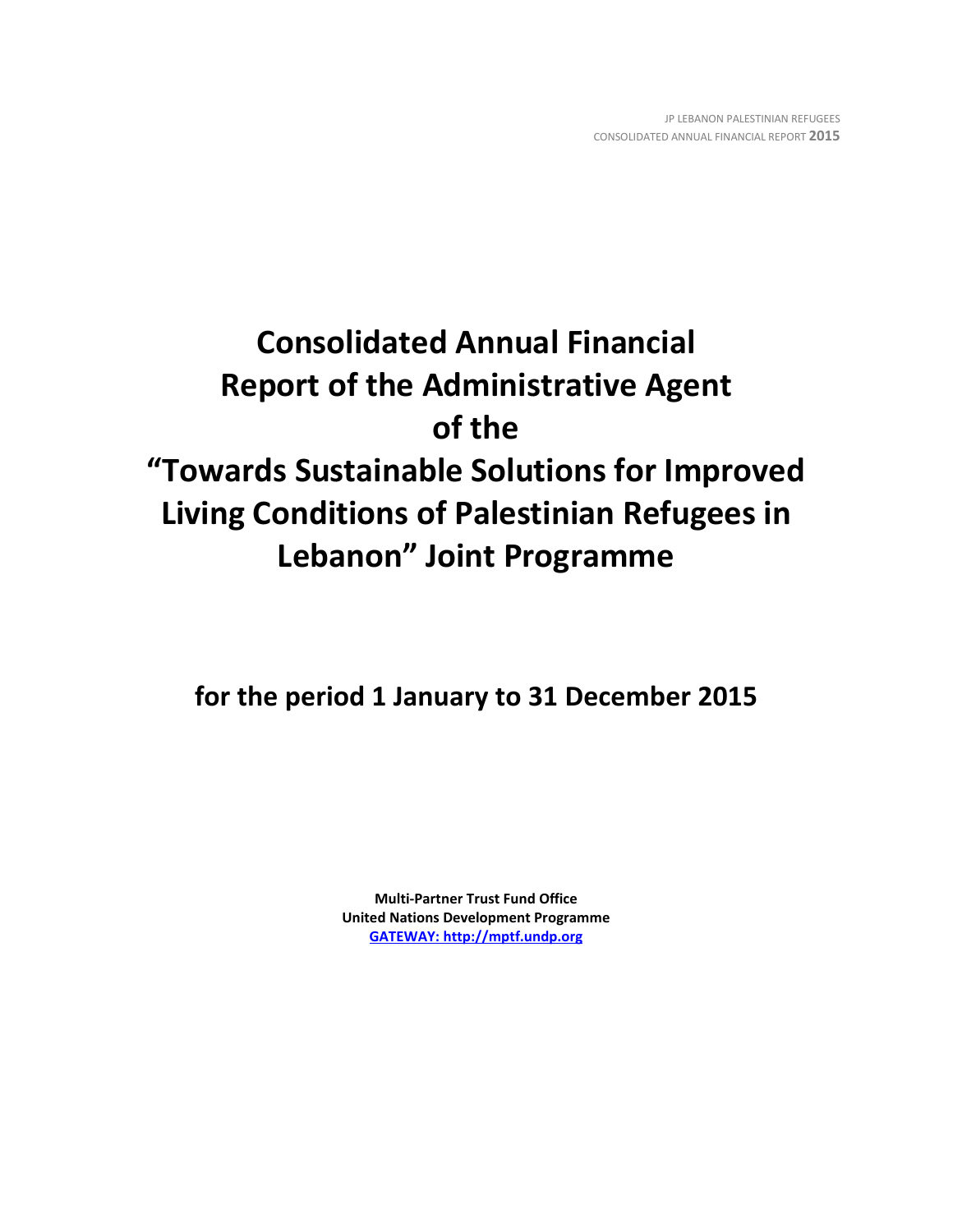# **PARTICIPATING ORGANIZATIONS CONTRIBUTORS**



United Nations Development Programme



United Nations Human Settlements Programme (UN–Habitat)



Swiss Agency for Development and Cooperation (SDC)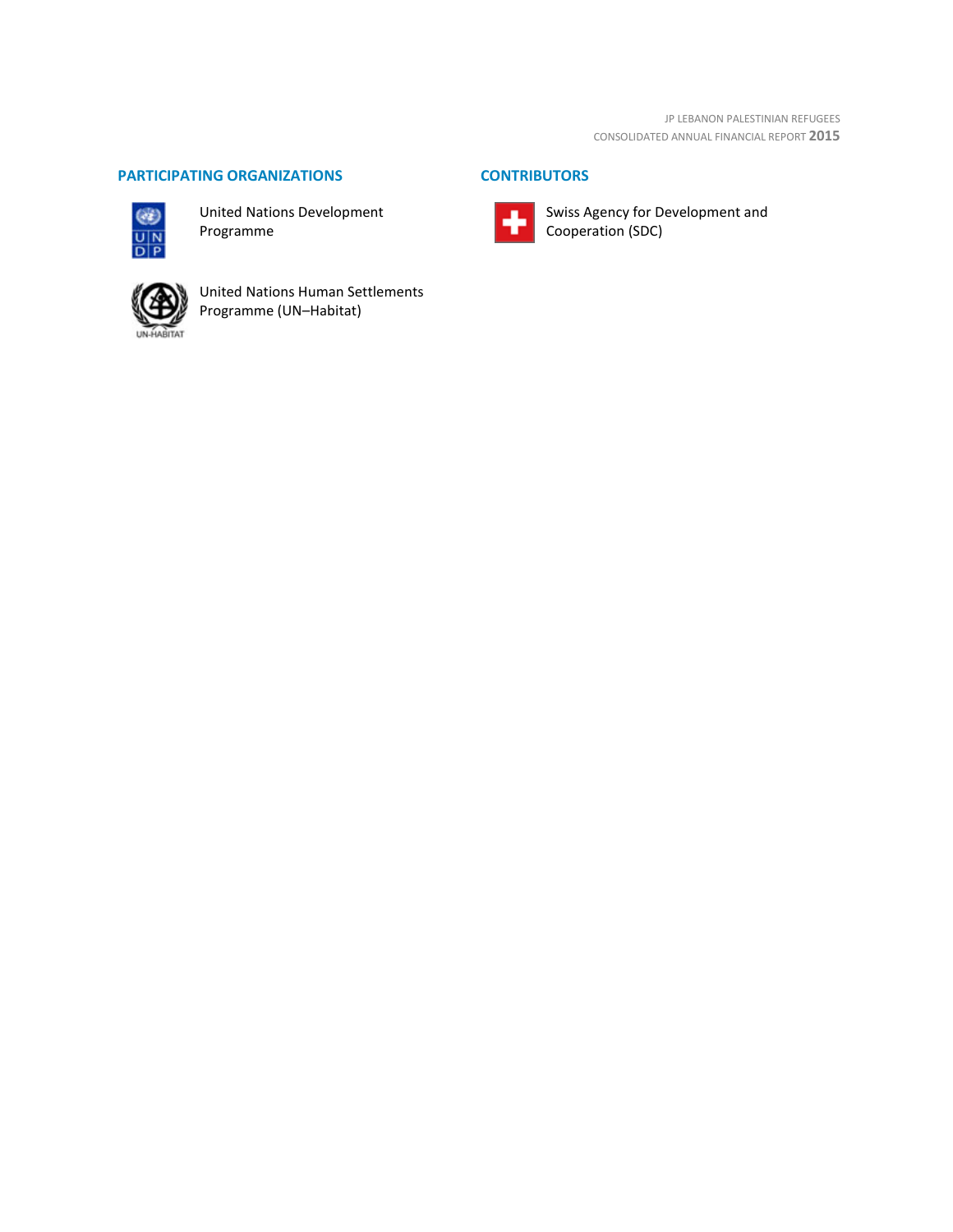#### **DEFINITIONS**

#### **Allocation**

Amount approved by the Steering Committee for a project/programme.

#### **Approved Project/Programme**

A project/programme including budget, etc., that is approved by the Steering Committee for fund allocation purposes.

#### **Contributor Commitment**

Amount(s) committed by a donor to a Fund in a signed Standard Administrative Arrangement with the UNDP Multi-Partner Trust Fund Office (MPTF Office), in its capacity as the Administrative Agent. A commitment may be paid or pending payment.

#### **Contributor Deposit**

Cash deposit received by the MPTF Office for the Fund from a contributor in accordance with a signed Standard Administrative Arrangement.

#### **Delivery Rate**

The percentage of funds that have been utilized, calculated by comparing expenditures reported by a Participating Organization against the 'net funded amount'.

#### **Indirect Support Costs**

A general cost that cannot be directly related to any particular programme or activity of the Participating Organizations. UNDG policy establishes a fixed indirect cost rate of 7% of programmable costs.

#### **Net Funded Amount**

Amount transferred to a Participating Organization less any refunds transferred back to the MPTF Office by a Participating Organization.

#### **Participating Organization**

A UN Organization or other inter-governmental Organization that is an implementing partner in a Fund, as represented by signing a Memorandum of Understanding (MOU) with the MPTF Office for a particular Fund.

#### **Project Expenditure**

The sum of expenses and/or expenditure reported by all Participating Organizations for a Fund irrespective of which basis of accounting each Participating Organization follows for donor reporting.

#### **Project Financial Closure**

A project or programme is considered financially closed when all financial obligations of an operationally completed project or programme have been settled, and no further financial charges may be incurred.

#### **Project Operational Closure**

A project or programme is considered operationally closed when all programmatic activities for which Participating Organization(s) received funding have been completed.

#### **Project Start Date**

Date of transfer of first instalment from the MPTF Office to the Participating Organization.

#### **Total Approved Budget**

This represents the cumulative amount of allocations approved by the Steering Committee.

#### **US Dollar Amount**

The financial data in the report is recorded in US Dollars and due to rounding off of numbers, the totals may not add up.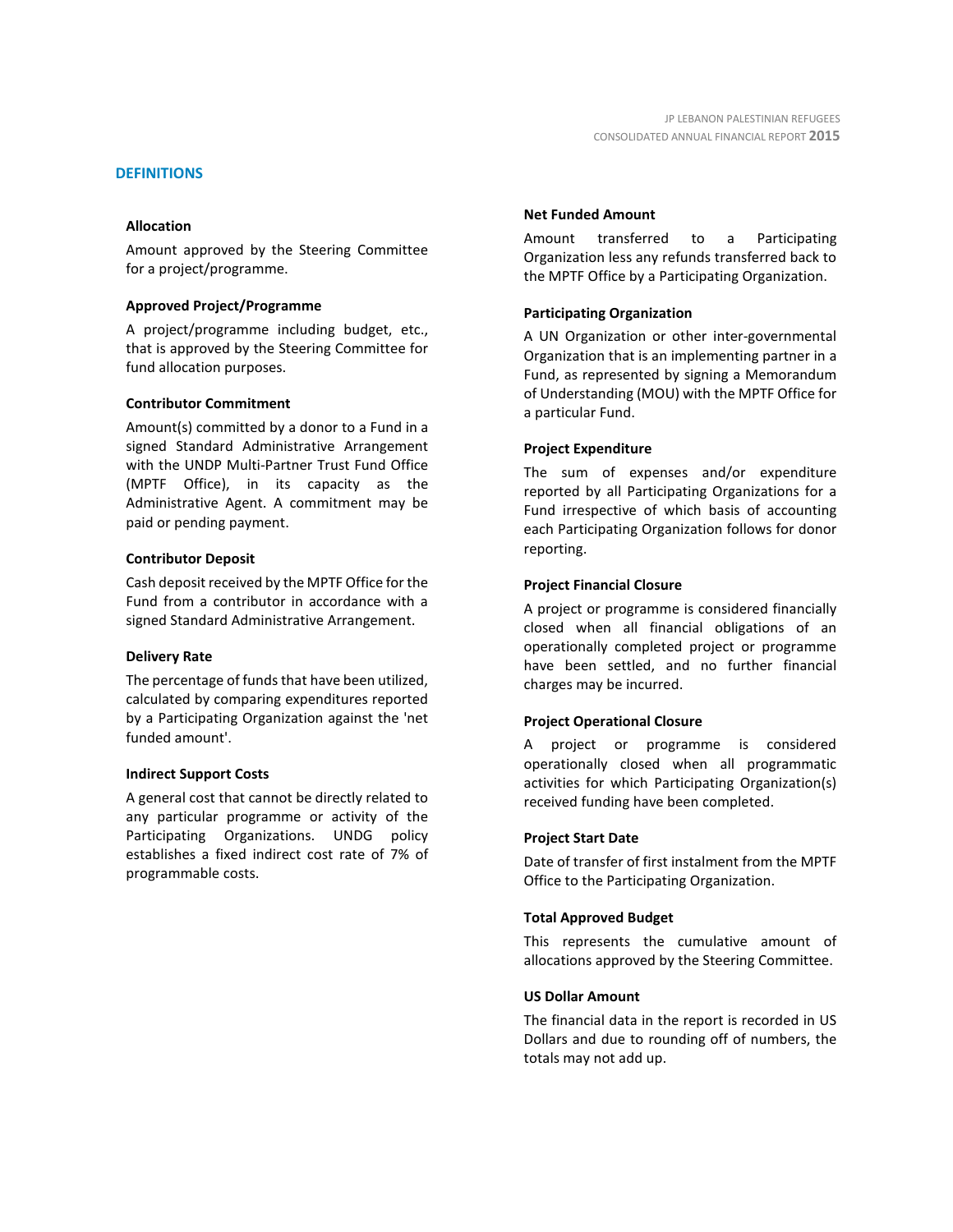#### **2015 FINANCIAL PERFORMANCE**

This chapter presents financial data and analysis of the "Towards Sustainable Solutions for Improved Living Conditions of Palestinian Refugees in Lebanon" Joint Programme using the pass-through funding modality as of 31 December **2015**. Financial information for this Fund is also available on the MPTF Office GATEWAY, at the following address: [http://mptf.undp.org/factsheet/fund/JLB00.](http://mptf.undp.org/factsheet/fund/JLB00)

#### **1. SOURCES AND USES OF FUNDS**

As of 31 December **2015**, 1 contributors has deposited US\$ **1,512,000** in contributions and US\$ **1,534** has been earned in interest,

bringing the cumulative source of funds to US\$ **1,513,534** (see respectively, Tables 2 and 3).

Of this amount, US\$ **1,496,830** has been transferred to **2** Participating Organizations, of which US\$ **1,446,868** has been reported as expenditure. The Administrative Agent fee has been charged at the approved rate of 1% on deposits and amounts to US\$ **15,120**. Table 1 provides an overview of the overall sources, uses, and balance of the Joint Programme as of 31 December **2015**.

#### **Table 1. Financial Overview, as of 31 December 2015 (in US Dollars)**

|                                                           | Annual 2014 | Annual 2015 | <b>Cumulative</b> |
|-----------------------------------------------------------|-------------|-------------|-------------------|
| <b>Sources of Funds</b>                                   |             |             |                   |
| <b>Gross Contributions</b>                                | 472,000     | 240,000     | 1,512,000         |
| Fund Earned Interest and Investment Income                | 139         | 124         | 1,534             |
| Interest Income received from Participating Organizations |             |             |                   |
| Refunds by Administrative Agent to Contributors           |             |             |                   |
| Fund balance transferred to another MDTF                  |             |             |                   |
| <b>Other Revenues</b>                                     |             |             |                   |
| <b>Total: Sources of Funds</b>                            | 472,139     | 240,124     | 1,513,534         |
| <b>Use of Funds</b>                                       |             |             |                   |
| <b>Transfers to Participating Organizations</b>           | 178,175     | 526,680     | 1,496,830         |
| Refunds received from Participating Organizations         |             |             |                   |
| <b>Net Funded Amount to Participating Organizations</b>   | 178,175     | 526,680     | 1,496,830         |
| <b>Administrative Agent Fees</b>                          | 4,720       | 2,400       | 15,120            |
| Direct Costs: (Steering Committee, Secretariatetc.)       |             |             |                   |
| <b>Bank Charges</b>                                       | 51          | 25          | 111               |
| <b>Other Expenditures</b>                                 |             |             |                   |
| <b>Total: Uses of Funds</b>                               | 182,946     | 529,105     | 1,512,061         |
| Change in Fund cash balance with Administrative Agent     | 289,193     | (288, 981)  | 1,473             |
| Opening Fund balance (1 January)                          | 1,261       | 290,454     |                   |
| <b>Closing Fund balance (31 December)</b>                 | 290,454     | 1,473       | 1,473             |
| Net Funded Amount to Participating Organizations          | 178,175     | 526,680     | 1,496,830         |
| Participating Organizations' Expenditure                  | 632,634     | 528,400     | 1,446,868         |
| <b>Balance of Funds with Participating Organizations</b>  |             |             | 49,962            |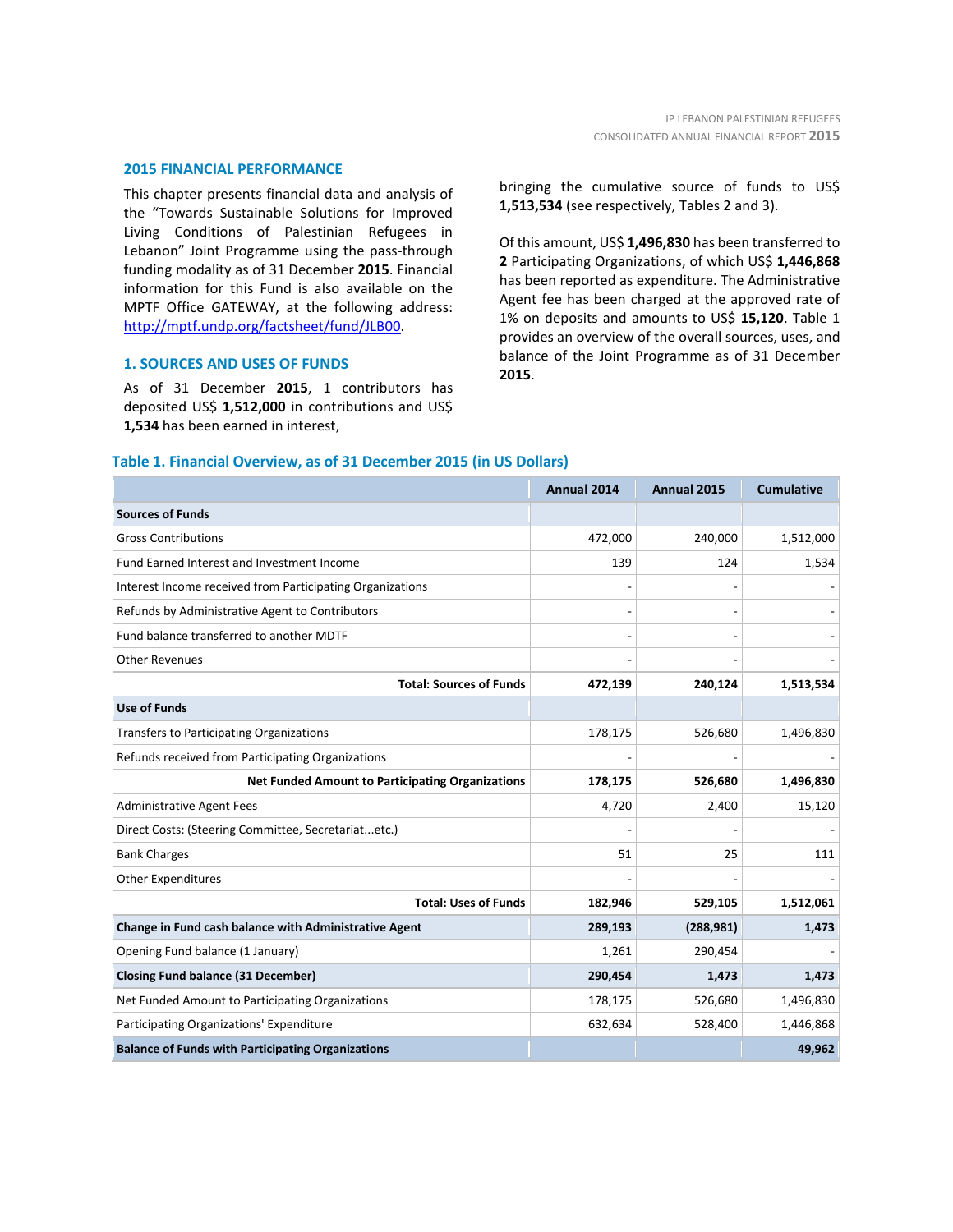# **2. PARTNER CONTRIBUTIONS**

Table 2 provides information on cumulative contributions received from all contributors to this Fund as of 31 December **2015**.

# **Table 2. Contributors' Deposits, as of 31 December 2015 (in US Dollars)**

| <b>Contributors</b>                        | <b>Prior Years</b><br>as of 31-Dec-2014 | <b>Current Year</b><br>Jan-Dec-2015 | <b>Total</b> |
|--------------------------------------------|-----------------------------------------|-------------------------------------|--------------|
| Swiss Agency for Development & Cooperation | 1,272,000                               | 240.000                             | 1,512,000    |
| <b>Grand Total</b>                         | 1,272,000                               | 240,000                             | 1,512,000    |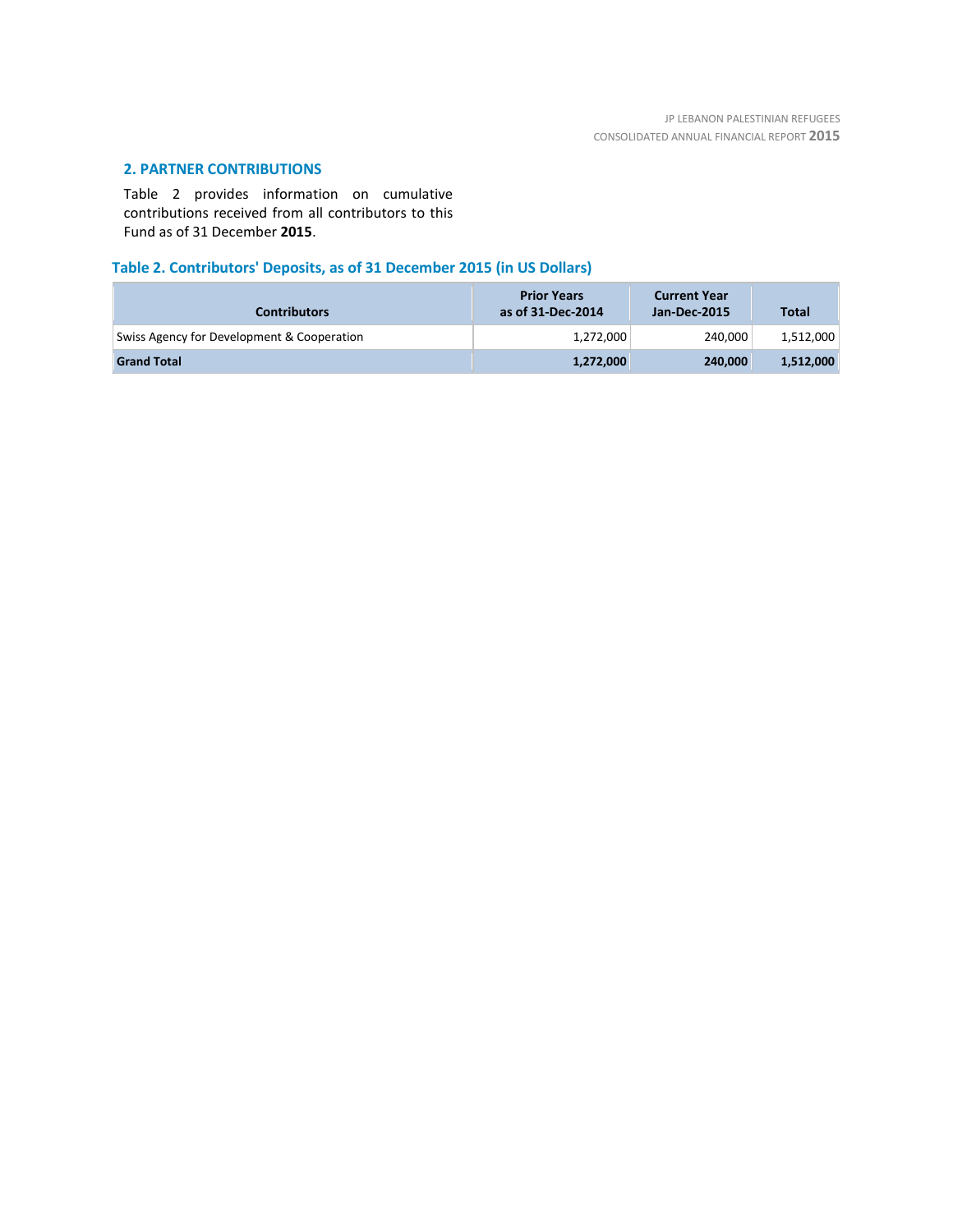#### **3. INTEREST EARNED**

Interest income is earned in two ways: 1) on the balance of funds held by the Administrative Agent ('Fund earned interest'), and 2) on the balance of funds held by the Participating Organizations ('Agency earned interest') where their Financial Regulations and Rules allow return of interest

to the AA. As of 31 December **2015**, Fund earned interest amounts to US\$ **1,534** and there was no interest received from Participating Organizations. Details are provided in the table below.

### **Table 3. Sources of Interest and Investment Income, as of 31 December 2015 (in US Dollars)**

| <b>Interest Earned</b>                     | <b>Prior Years</b><br>as of 31-Dec-2014 | <b>Current Year</b><br><b>Jan-Dec-2015</b> | <b>Total</b> |
|--------------------------------------------|-----------------------------------------|--------------------------------------------|--------------|
| <b>Administrative Agent</b>                |                                         |                                            |              |
| Fund Earned Interest and Investment Income | 1,410                                   | 124                                        | 1,534        |
| <b>Total: Fund Earned Interest</b>         | 1,410                                   | 124                                        | 1,534        |
| <b>Participating Organization</b>          |                                         |                                            |              |
| <b>Total: Agency earned interest</b>       |                                         |                                            |              |
| <b>Grand Total</b>                         | 1,410                                   | 124                                        | 1,534        |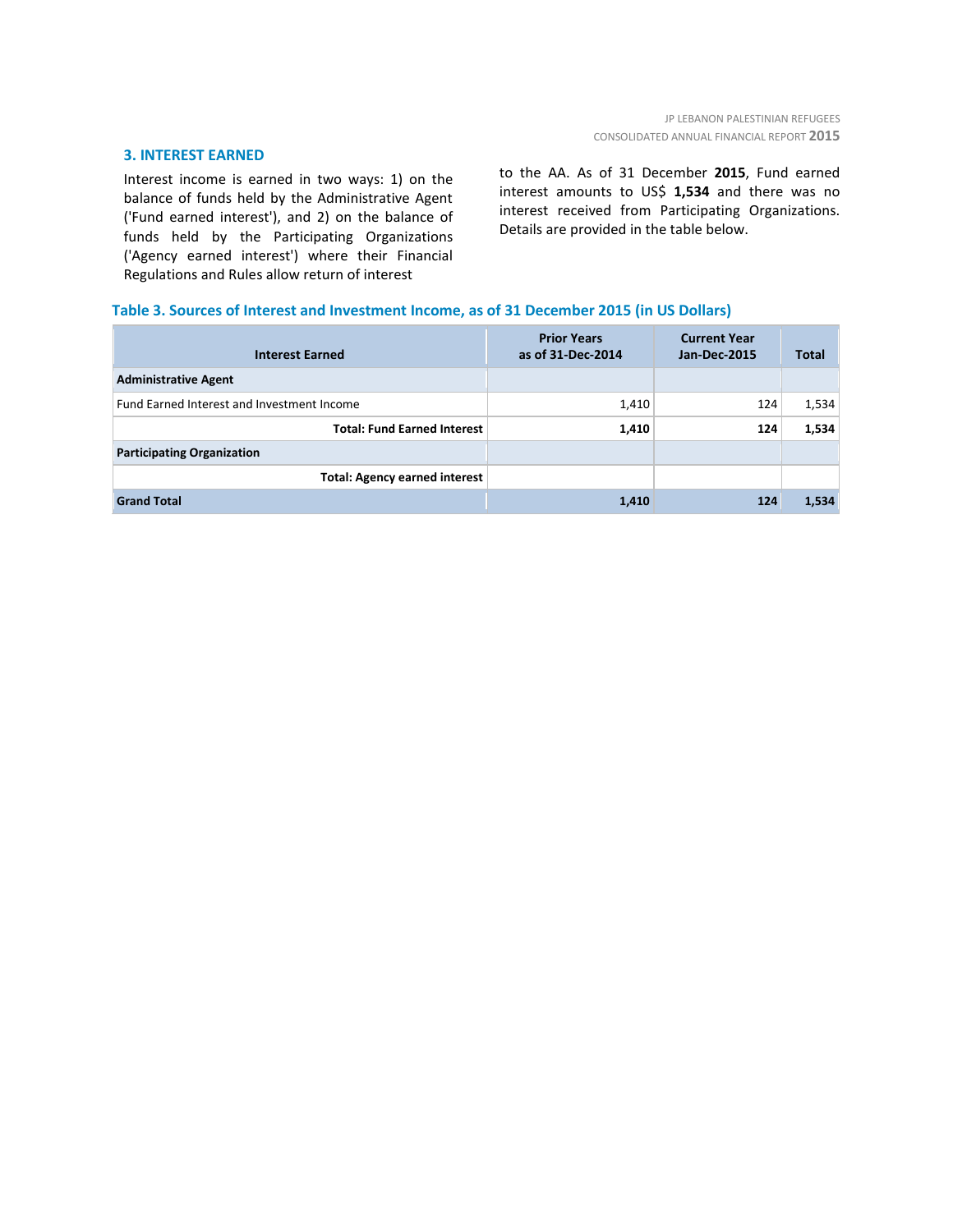### **4. TRANSFER OF FUNDS**

Allocations to Participating Organizations are approved by the Steering Committee and disbursed by the Administrative Agent. As of 31 December **2015**, the AA has transferred US\$ **1,496,830** to **2** Participating Organizations (see list below).

Table 4 provides additional information on the refunds received by the MPTF Office, and the net funded amount for each of the Participating Organizations.

# **Table 4. Transfer, Refund, and Net Funded Amount by Participating Organization, as of 31 December 2015 (in US Dollars)**

| <b>Participating</b> | Prior Years as of 31-Dec-2014 |                |                   | <b>Current Year Jan-Dec-2015</b> |                |                   | Total            |                |                   |
|----------------------|-------------------------------|----------------|-------------------|----------------------------------|----------------|-------------------|------------------|----------------|-------------------|
| Organization         | <b>Transfers</b>              | <b>Refunds</b> | <b>Net Funded</b> | <b>Transfers</b>                 | <b>Refunds</b> | <b>Net Funded</b> | <b>Transfers</b> | <b>Refunds</b> | <b>Net Funded</b> |
| UNDP                 | 524,674                       |                | 524.674           | 310.328                          |                | 310.328           | 835.001          |                | 835,001           |
| <b>UNHABITAT</b>     | 445.477                       |                | 445.477           | 216.352                          |                | 216.352           | 661.829          |                | 661,829           |
| <b>Grand Total</b>   | 970,150                       |                | 970,150           | 526,680                          |                | 526,680           | 1,496,830        |                | 1,496,830         |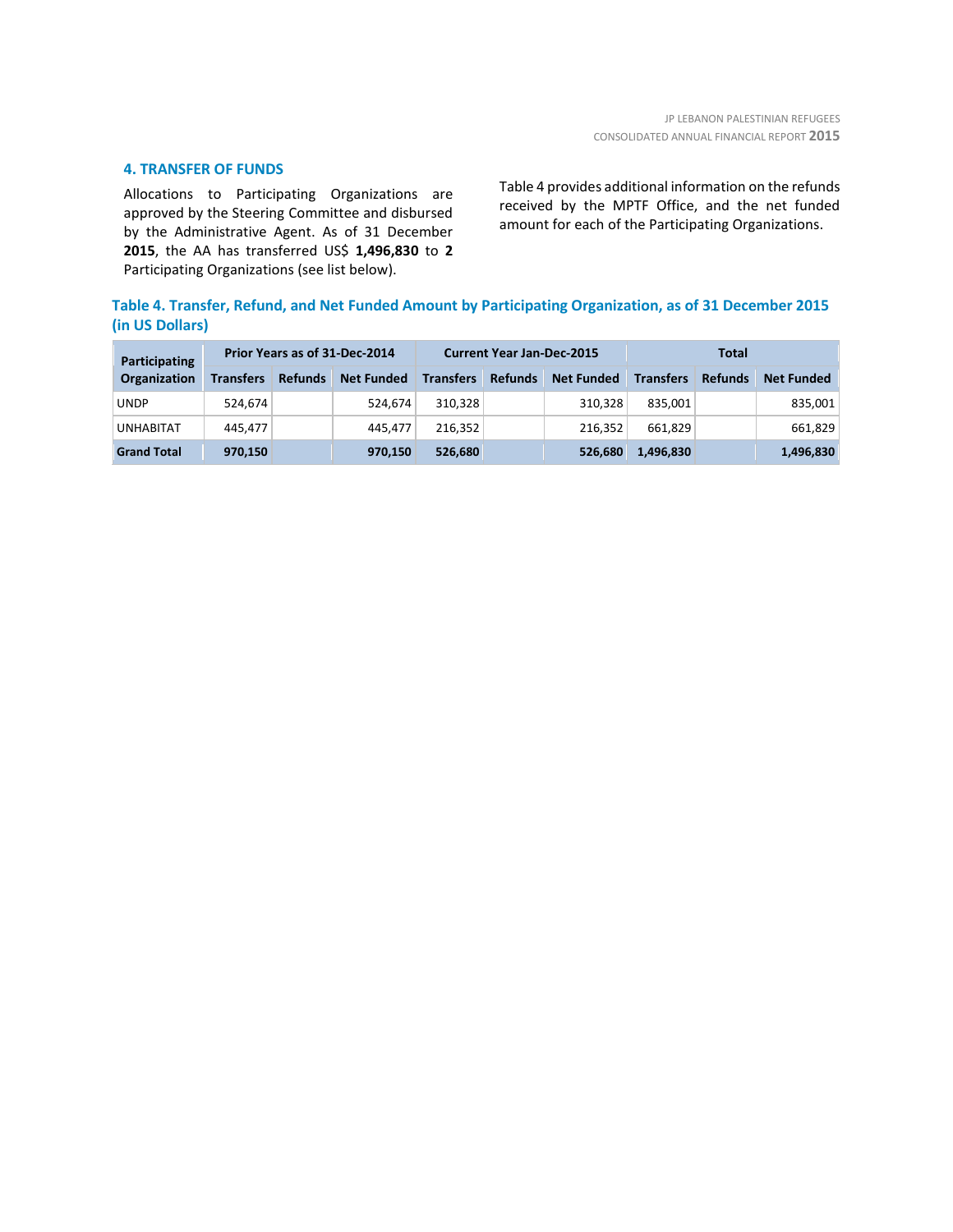# **5. EXPENDITURE AND FINANCIAL DELIVERY RATES**

All final expenditures reported for the year **2015** were submitted by the Headquarters of the Participating Organizations. These were consolidated by the MPTF Office.

# **5.1 EXPENDITURE REPORTED BY PARTICIPATING ORGANIZATION**

As shown in table below, the cumulative net funded amount is US\$ **1,496,830** and cumulative expenditures reported by the Participating Organizations amount to US\$ **1,446,868**. This equates to an overall Fund expenditure delivery rate of **97** percent.

# **Table 5.1. Net Funded Amount, Reported Expenditure, and Financial Delivery by Participating Organization, as of 31 December 2015 (in US Dollars)**

|                                      |                           |                             | <b>Expenditure</b>                      |                                            |                   |                           |
|--------------------------------------|---------------------------|-----------------------------|-----------------------------------------|--------------------------------------------|-------------------|---------------------------|
| Participating<br><b>Organization</b> | Approved<br><b>Amount</b> | <b>Net Funded</b><br>Amount | <b>Prior Years</b><br>as of 31-Dec-2014 | <b>Current Year</b><br><b>Jan-Dec-2015</b> | <b>Cumulative</b> | <b>Delivery Rate</b><br>% |
| <b>UNDP</b>                          | 835,001                   | 835,001                     | 537,005                                 | 289.178                                    | 826.183           | 98.94                     |
| <b>UNHABITAT</b>                     | 661,829                   | 661,829                     | 381,462                                 | 239,222                                    | 620.684           | 93.78                     |
| <b>Grand Total</b>                   | 1,496,830                 | 1,496,830                   | 918,467                                 | 528,400                                    | 1,446,868         | 96.66                     |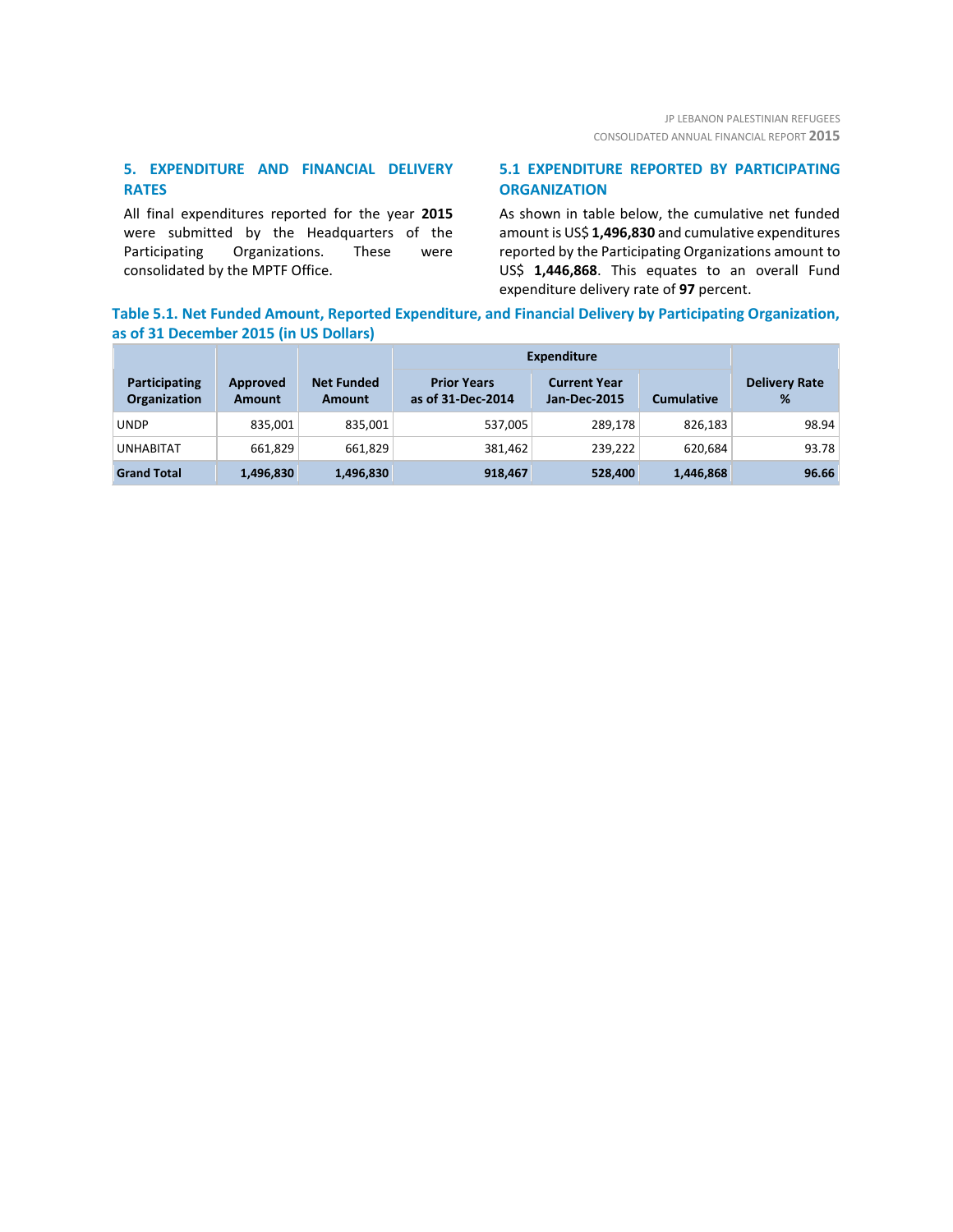### **5.2 EXPENDITURE REPORTED BY CATEGORY**

Project expenditures are incurred and monitored by each Participating Organization and are reported as per the agreed categories for inter-agency harmonized reporting.

Table 5.2 reflects expenditure reported in the UNDG expense categories.

### **2012 CEB Expense Categories**

- 1. Staff and personnel costs
- 2. Supplies, commodities and materials
- 3. Equipment, vehicles, furniture and depreciation
- 4. Contractual services
- 5. Travel
- 6. Transfers and grants
- 7. General operating expenses
- 8. Indirect costs

\_\_\_\_\_\_\_\_\_\_\_\_\_\_\_\_\_\_\_\_\_\_

### **Table 5.2. Expenditure by UNDG Budget Category, as of 31 December 2015 (in US Dollars)**

|                                                 | <b>Expenditure</b>                      |                                            |           |                                                     |
|-------------------------------------------------|-----------------------------------------|--------------------------------------------|-----------|-----------------------------------------------------|
| Category                                        | <b>Prior Years</b><br>as of 31-Dec-2014 | <b>Current Year</b><br><b>Jan-Dec-2015</b> | Total     | <b>Percentage of Total</b><br><b>Programme Cost</b> |
| <b>Staff &amp; Personnel Costs</b>              | 84,893                                  | 3,031                                      | 87,924    | 6.50                                                |
| Supplies, commodities and materials             | 6,880                                   |                                            | 6,880     | 0.51                                                |
| Equipment, vehicles, furniture and depreciation | 33,422                                  | 32,995                                     | 66,418    | 4.91                                                |
| <b>Contractual Services</b>                     | 531,044                                 | 324,508                                    | 855,553   | 63.28                                               |
| Travel                                          | 12,327                                  | 7,270                                      | 19,597    | 1.45                                                |
| <b>Transfers and Grants</b>                     | 105,805                                 |                                            | 105,805   | 7.83                                                |
| <b>General Operating</b>                        | 84,362                                  | 125,408                                    | 209,770   | 15.52                                               |
| <b>Programme Costs Total</b>                    | 858,733                                 | 493,212                                    | 1,351,945 | 100.00                                              |
| <sup>1</sup> Indirect Support Costs Total       | 59,735                                  | 35,188                                     | 94,922    | 7.02                                                |
| <b>Total</b>                                    | 918,467                                 | 528,400                                    | 1,446,868 |                                                     |

**<sup>1</sup> Indirect Support Costs** charged by Participating Organization, based on their financial regulations, can be deducted upfront or at a later stage during implementation. The percentage may therefore appear to exceed the 7% agreed-upon for on-going projects. Once projects are financially closed, this number is not to exceed 7%.